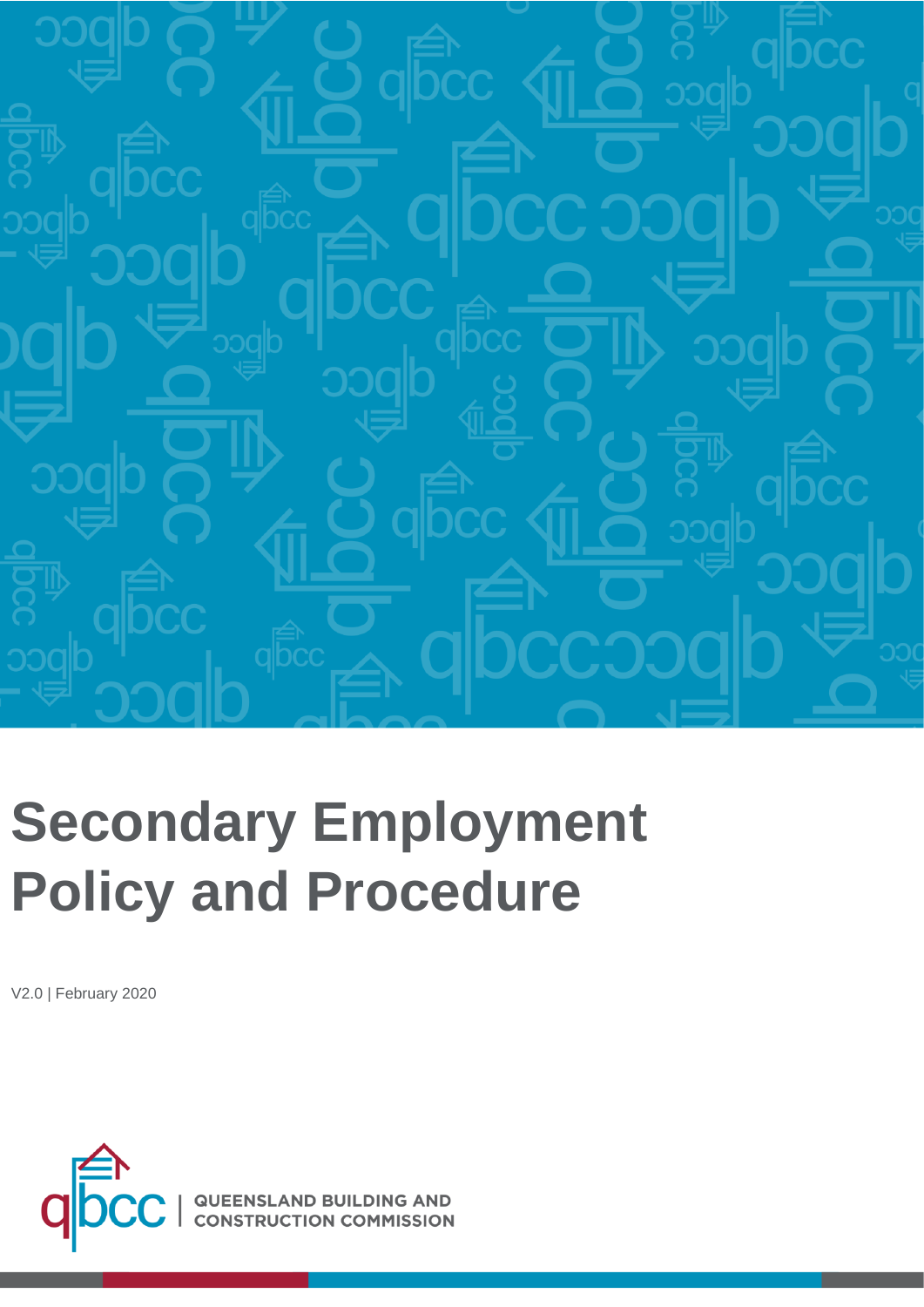#### **CONTENTS**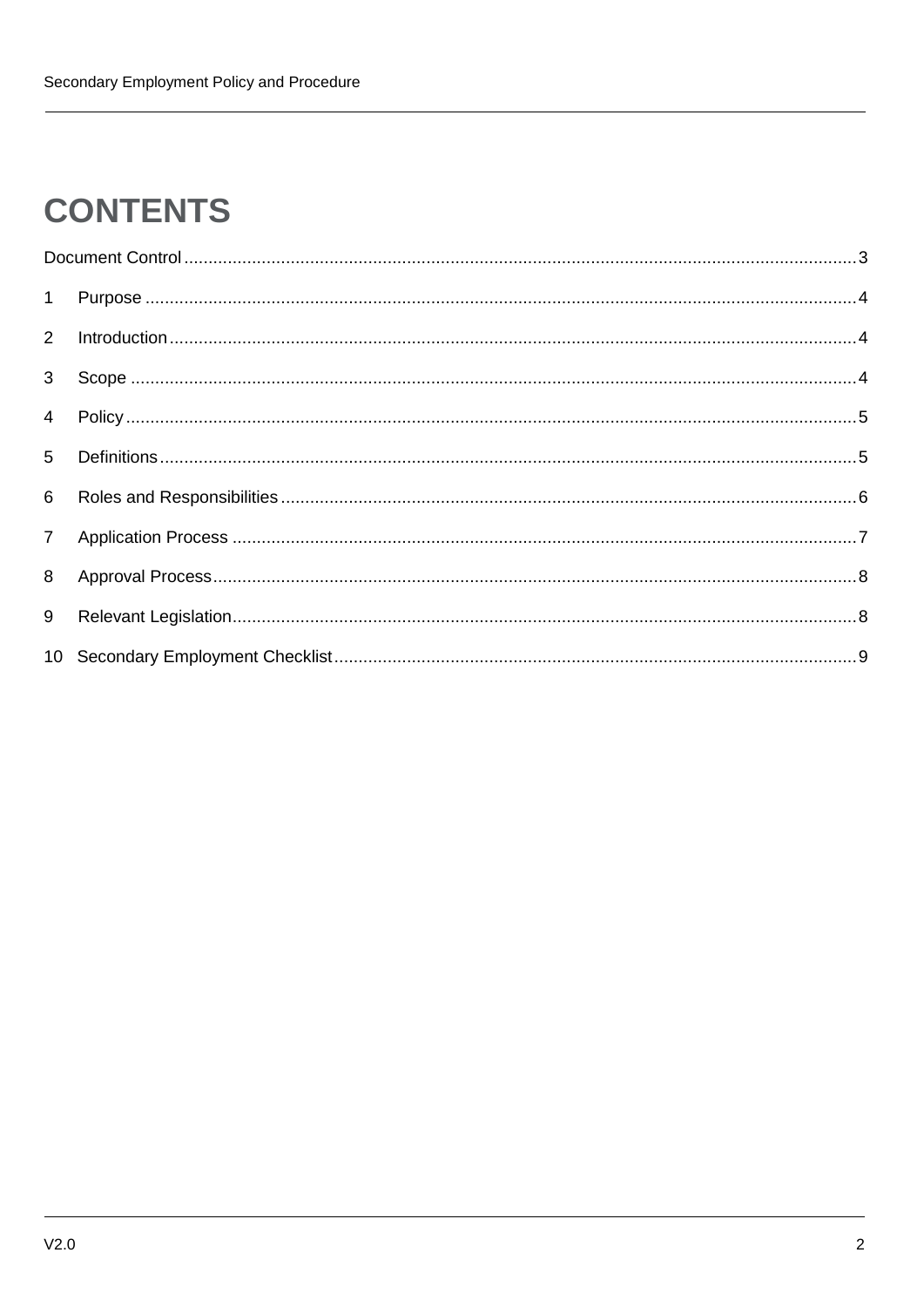#### <span id="page-2-0"></span>**Document Control**

#### **Document Information**

| Document owner | Integrity and Complaints Branch           |            |
|----------------|-------------------------------------------|------------|
| File name      | Secondary Employment Policy and Procedure |            |
| Review period  | 24 months from Issue Date                 | March 2022 |

#### **Document History**

| <b>Version</b> | <b>Issue date</b> | <b>Changes</b> |
|----------------|-------------------|----------------|
| 1.0            | August 2019       | Created        |
| 2.0            | February 2020     | Updated        |
|                |                   |                |
|                |                   |                |

#### **Document Approvals**

| <b>Role</b>                             | <b>Name</b>                    | <b>Signature</b> | <b>Date</b>   |
|-----------------------------------------|--------------------------------|------------------|---------------|
| Commissioner                            | <b>Brett Bassett</b>           |                  | February 2020 |
| <b>Chief Human Resources</b><br>Officer | Alarna Lane-<br><b>Mullins</b> |                  | February 2020 |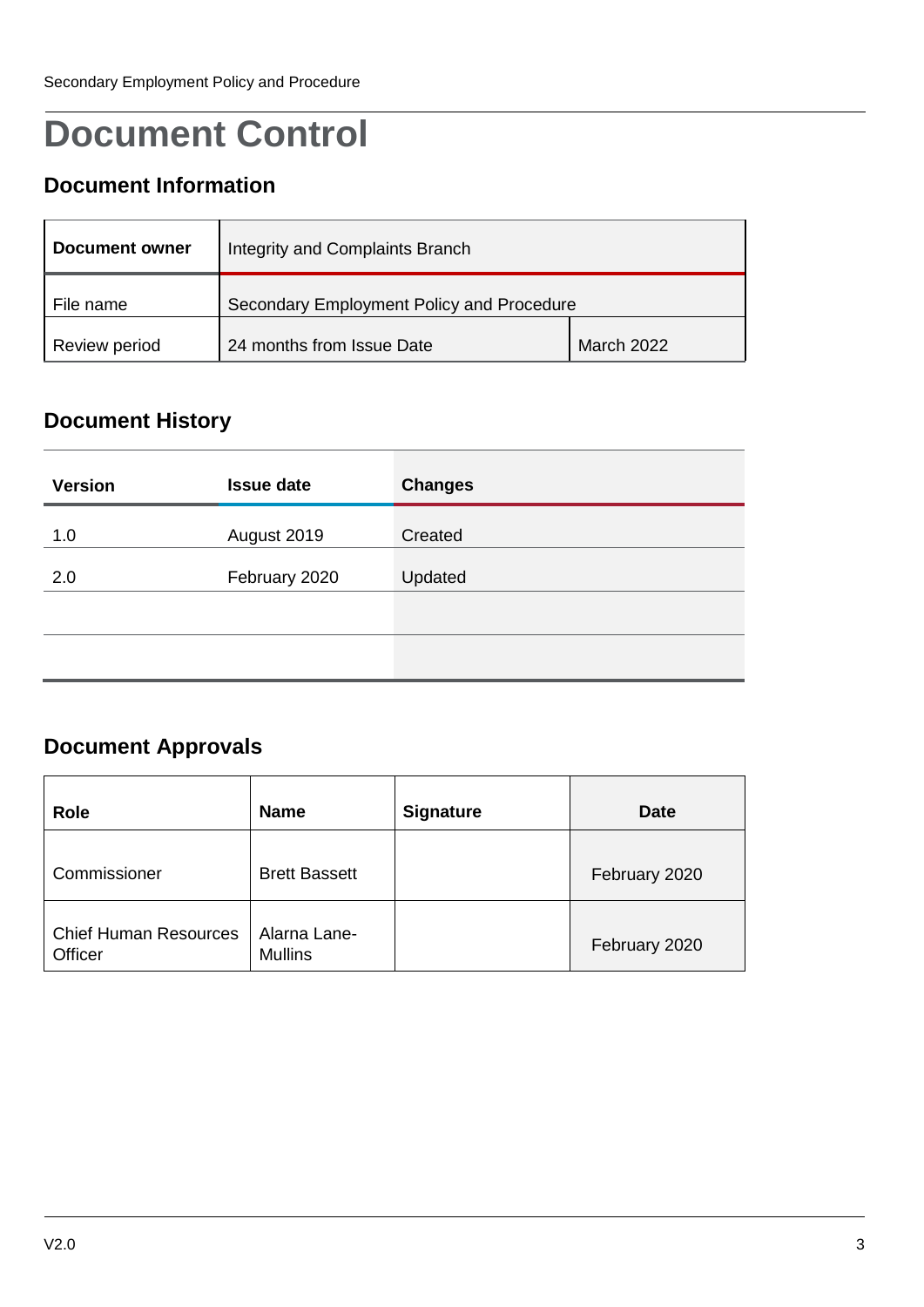### <span id="page-3-0"></span>**1 Purpose**

This Policy and Procedure provides guidance on how the Queensland Building and Construction Commission (QBCC) will identify, manage and monitor secondary employment to ensure that these risks are managed properly, consistently and fairly.

### <span id="page-3-1"></span>**2 Introduction**

The QBCC acknowledges employees may wish to engage in **secondary employment**. However, the *Public Sector Ethics Act 1994* establishes that the primary obligation of a public official is to always act in the public interest. The *Code of Conduct for the Queensland Public Service* (the Code) requires that employees:

- always disclose a personal interest that could, now or in the future, be seen as influencing the performance of our duties
- actively participate in developing and implementing resolution strategies for any **conflict of interest**, and
- ensure that any conflict of interest is resolved in the public interest.

As well as creating a risk of conflicts of interest, other potential risks of secondary employment include:

- adverse effects on the public's perception of the QBCC's integrity and impartiality
- use of public resources, especially telephones, email and office consumables, for the other employment
- unauthorised use of information and intellectual property, particularly where the employee has access to confidential agency information concerning their secondary employment
- diminished work performance resulting from fatigue, distraction or time pressures
- absenteeism due to clashing commitments, and
- <span id="page-3-2"></span>increased load on co-workers who must "cover" the reduced performance of the employee.

#### **3 Scope**

This Policy applies to all QBCC employees.

**Secondary employment** includes employment as an employee or contractor, self-employment, involvement in a private business or partnership, provision of paid consultancy services, or service as a company director. These all involve a contract of employment that may create obligations that can conflict with government employment.

This Policy does not apply to unpaid and volunteer work by QBCC employees. Actual, potential or perceived conflicts of interest that may arise through unpaid or volunteer work are managed under the *Conflicts of Interest Policy and Procedure.*

QBCC employees must not work for any business that has any contracts with the QBCC. This may give rise to a criminal offence under section 89 of the *Criminal Code Act 1899*.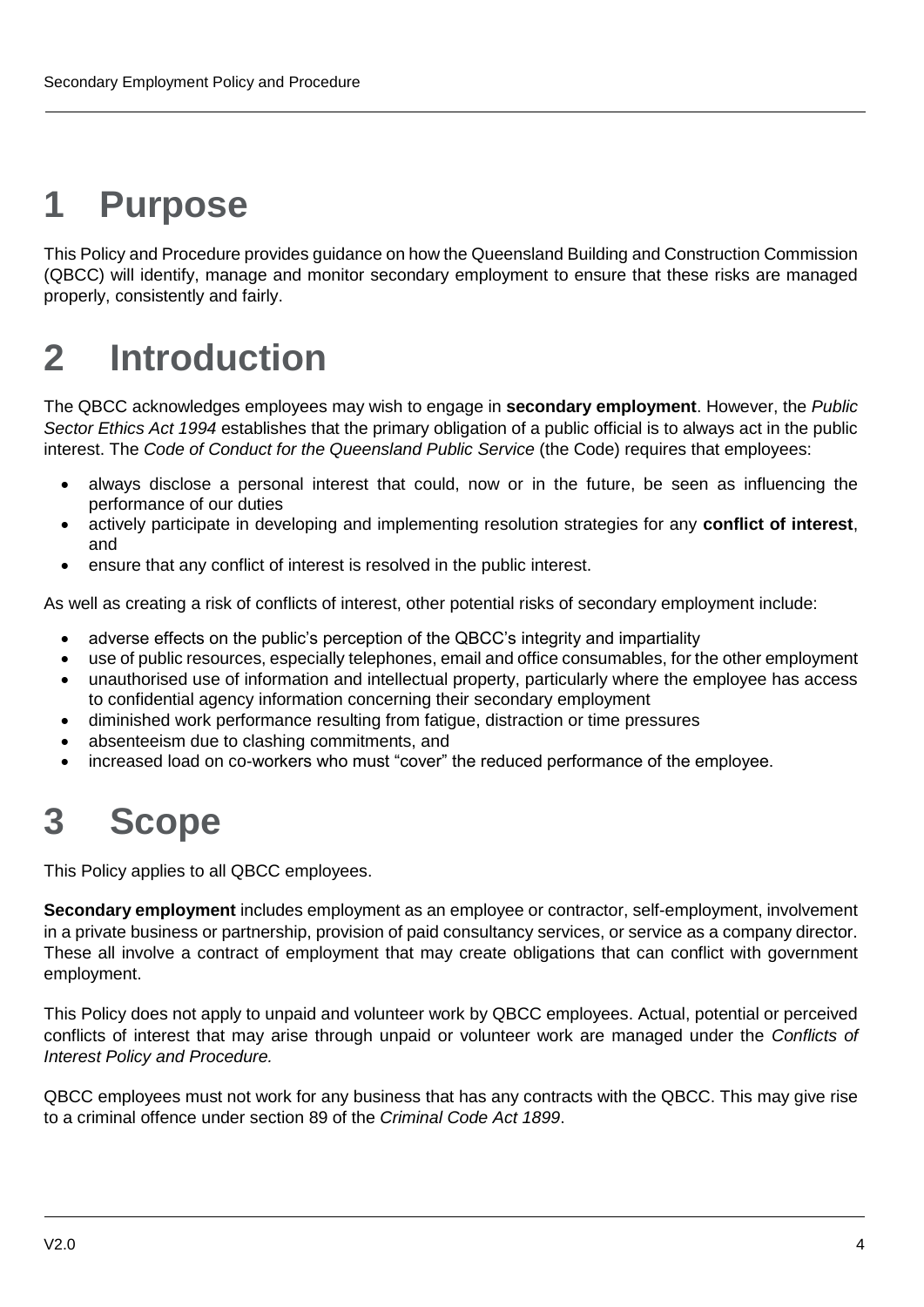#### <span id="page-4-0"></span>**4 Policy**

The QBCC recognises that secondary employment can contribute to an employee acquiring additional skills and knowledge, and can legitimately supplement an employee's income. However, in order to ensure the primacy of employees' obligation to always act in the public interest, and to manage the risks associated with secondary employment, the QBCC's policy is that an employee must not engage in secondary employment unless and until their intention to engage in secondary employment has been properly declared and approved in the manner set out below.

If the risks of the proposed secondary employment cannot be mitigated to the QBCC's satisfaction, the employee will not be approved to engage in the other employment. While the employee can still accept other employment, if they do so without approval, then their employment with the QBCC may be terminated on the basis of a breach of the Code. Identified failures to seek prior approval to engage in secondary employment in accordance with this policy will be referred to the, Integrity and Complaints Branch, for assessment. This may result in the QBCC commencing **disciplinary action** against the employee.

# <span id="page-4-1"></span>**5 Definitions**

| <b>Conflict of interest</b> | A conflict between a public official's duties and responsibilities in serving the<br>public interest, and the public official's personal interests (including interests<br>of the public official, the public official's partner and/or the public official's<br>dependents) which can arise due to avoiding personal losses as well as<br>gaining personal advantage, whether financial or otherwise. Any conflict of<br>interest must be resolved in favour of the public interest. |
|-----------------------------|---------------------------------------------------------------------------------------------------------------------------------------------------------------------------------------------------------------------------------------------------------------------------------------------------------------------------------------------------------------------------------------------------------------------------------------------------------------------------------------|
|                             | An <b>actual</b> conflict of interest exists where a reasonable person, in<br>possession of the relevant facts, would conclude that there is a direct conflict<br>between an employee's current duties and responsibilities and existing<br>personal interests.                                                                                                                                                                                                                       |
|                             | A perceived conflict of interest occurs where it may be perceived by others<br>that a QBCC employee's personal interests could improperly influence the<br>performance of their public duties, whether or not this is in fact the case.                                                                                                                                                                                                                                               |
|                             | A potential conflict of interest arises when a QBCC employee has personal<br>interests that could interfere with their official duties in the future.                                                                                                                                                                                                                                                                                                                                 |
| <b>Disciplinary action</b>  | Action taken within the disciplinary provisions of the Performance<br>Management Policy and Procedure.                                                                                                                                                                                                                                                                                                                                                                                |
|                             | Disciplinary action also includes the assessment and investigatory phase<br>prior to any formalise show cause processes.                                                                                                                                                                                                                                                                                                                                                              |
| <b>Official duties</b>      | The duties of an employee undertaken in their work capacity and include<br>duties performed which may be compromised by the presence of a conflict<br>of interest.                                                                                                                                                                                                                                                                                                                    |
| <b>QBCC</b> employee        | QBCC employee includes all full-time, part-time, temporary and casual<br>employees, and contractors. It includes employees taking any form of<br>approved leave from QBCC employment, including recreation and long<br>service leave, and including unpaid leave.                                                                                                                                                                                                                     |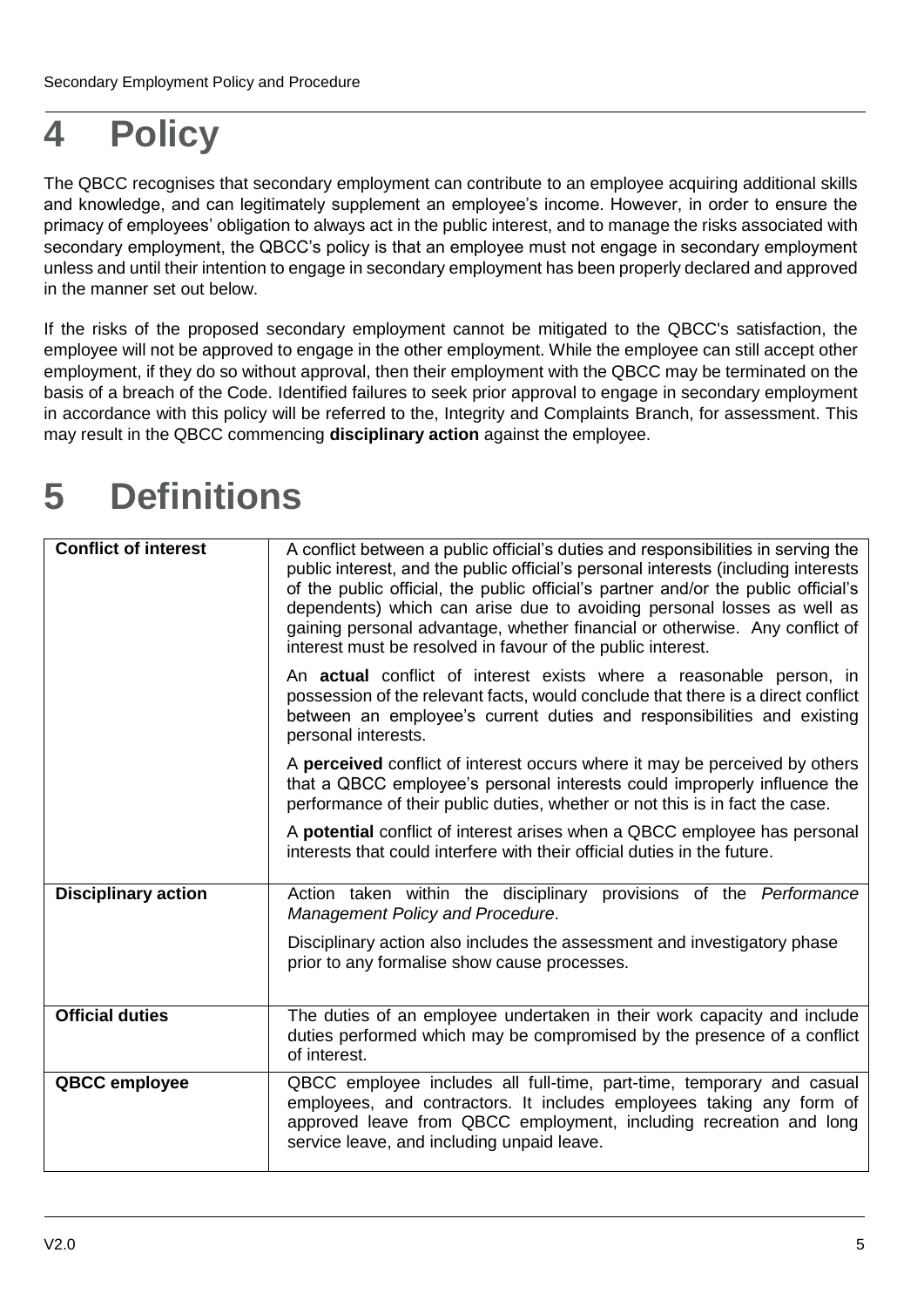| <b>Secondary employment</b>                  | Any additional paid employment performed by a QBCC employee (either on-<br>full time, part-time, temporary or casual basis), in the Queensland Public<br>Service, public sector or other government jurisdictions in the private sector<br>as an employee whether for a private company or business or ownership of,<br>or directorship of a company, trading trust or partnership working as an<br>independent contractor; or self-employment.<br>Secondary employment does not include the ownership and investment in<br>shares in a publicly listed company, or investments in rental properties or<br>other similar activities. |
|----------------------------------------------|--------------------------------------------------------------------------------------------------------------------------------------------------------------------------------------------------------------------------------------------------------------------------------------------------------------------------------------------------------------------------------------------------------------------------------------------------------------------------------------------------------------------------------------------------------------------------------------------------------------------------------------|
| <b>Secondary employment</b><br>documentation | Any documentation generated as part of the application of this Policy<br>regarding secondary employment, including information submitted via the on<br>line reporting tool, <i>iDeclare</i> , where the application and declaration for<br>secondary employment is lodged, management plans, approvals, any<br>variations and other correspondence relating to secondary employment<br>between an employee and their senior leadership team member.                                                                                                                                                                                  |

#### <span id="page-5-0"></span>**6 Roles and Responsibilities**

#### **Employees must:**

- not commence or engage in secondary employment until approval is obtained in accordance with this policy, via the on line reporting tool, *[iDeclare.](https://apps.powerapps.com/play/4d9093dc-ba40-4d37-88b2-95479f7d1155?tenantId=22f4d1cd-f345-4282-b44d-eb88de8dff91)*
- disclose specific details of the proposed secondary employment, including the duties proposed to be undertaken, the other employer's name and location, the hours proposed to be worked, and any current links the other employer has with the QBCC or other government organisations
- self-identify and declare any potential conflicts of interest and other possible risk factors, and propose how they propose to manage those risks
- engage with their manager identify risks and develop an appropriate management plan
- comply with an approved management plan to ensure that the secondary employment does not have a negative impact either on the performance of duties, or on the QBCC's reputation
- ensure that engaging in approved secondary employment does not impact adversely on their ability to safely and effectively carry out their **official duties** in their QBCC employment
- promptly notify the QBCC of any changes of circumstances that may need to be managed or which indicate that conditions of the approval may need be reconsidered
- ensure that the approval is reviewed annually, and participate in that review
- ensure that any approved secondary employment and actions relating to it are not carried out during work time or using QBCC resources
- not misuse QBCC information, intellectual property, physical or other resources to engage in approved secondary employment
- keep a copy of any secondary employment declarations and approval
- ensure that their secondary employment approval remains reflective of the contemporary situation.

#### **Managers must:**

- understand and be able to explain the key issues, and provide clear guidance to an employee about the basis on which decisions about secondary employment are to be made
- remind the employee about their obligations concerning conflict of interest, misuse of official resources, timekeeping and the Code of Conduct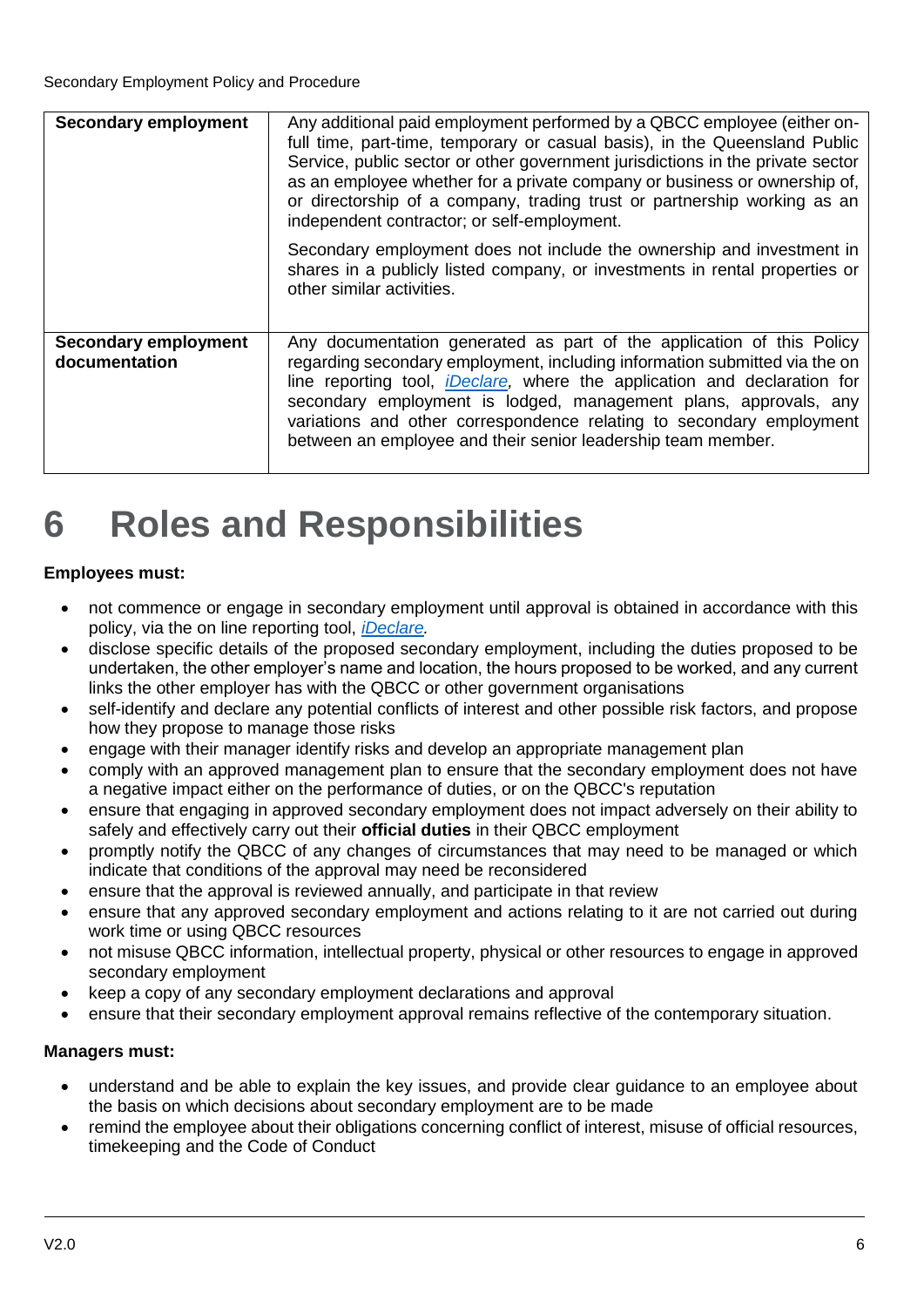- identify and assess all potential risks inherent in proposed secondary employment (including risks not identified by the employee)
- review and decide on the practicality of the mitigating steps the employee proposes to manage the risks
- consider whether there are any unacceptable risks arising from the proposed secondary employment
- engage with the employee and seek to reach documented agreement on how any identified risks will be managed
- implement a review process to ensure than an approved management plan is effective, ensure the secondary employment is not affecting the employee's performance, and to identify emerging risks not previously identified
- ensure the employee understands that compliance with legislation and policies relating to secondary employment is required even when an employee is on leave (paid or unpaid) from the QBCC (subject to any explicit approvals).

#### **Senior Leadership Team (SLT) members:**

- review secondary employment declarations and proposed management plans
- determine whether or not to approve or otherwise amend or decline the application
- may add further conditions to the approval, in addition to those proposed in the management plan.

#### **Integrity and Complaints Branch:**

- Provide advice to QBCC employees and management on ethical and integrity issues, including corrupt conduct, employee misconduct, conflict of interest matters with regard to secondary employment applications;
- Receive, assess and report on alleged failures to declare conflicts of interest and secondary employment
- Maintain QBBC's Secondary Employment Declaration Register; and
- Receipt and assess undeclared conflicts of interest and secondary employment (suspected or otherwise).

### <span id="page-6-0"></span>**7 Application Process**

Employees are encouraged to informally discuss any proposed secondary employment with their manager and/or the Integrity and Complaints Branch prior to formally applying for approval.

Employees may apply for approval to engage in secondary employment by completing an on line declaration via, *[iDeclare](https://apps.powerapps.com/play/4d9093dc-ba40-4d37-88b2-95479f7d1155?tenantId=22f4d1cd-f345-4282-b44d-eb88de8dff91)*, providing all the required details concerning:

- the nature of the proposed employment
- duties to be performed and proposed hours of work
- any potential, perceived or actual conflicts of interests
- any possible links to the QBCC or other government agency, and
- the proposed management plan.

For the purpose of providing further guidance, employees are advised to complete a [Secondary](https://qbcc.sharepoint.com/:w:/r/teams/PnC/HR/_layouts/15/Doc.aspx?sourcedoc=%7B49AF5EC8-8CD4-402F-AAEA-A2479134D85A%7D&file=Checklist%20-%20Secondary%20Employment%20Assessment.docx&action=default&mobileredirect=true&DefaultItemOpen=1&cid=7fd8ea8d-d7fb-4f00-ae31-bc4fdafb97aa)  [Employment Checklist](https://qbcc.sharepoint.com/:w:/r/teams/PnC/HR/_layouts/15/Doc.aspx?sourcedoc=%7B49AF5EC8-8CD4-402F-AAEA-A2479134D85A%7D&file=Checklist%20-%20Secondary%20Employment%20Assessment.docx&action=default&mobileredirect=true&DefaultItemOpen=1&cid=7fd8ea8d-d7fb-4f00-ae31-bc4fdafb97aa)<sup>1</sup> to inform their decision-making. The Secondary Employment Checklist is a critical self-assessment by the applicant of the perceptions of others of their proposed secondary employment.

<sup>1</sup> Secondary Employment Checklist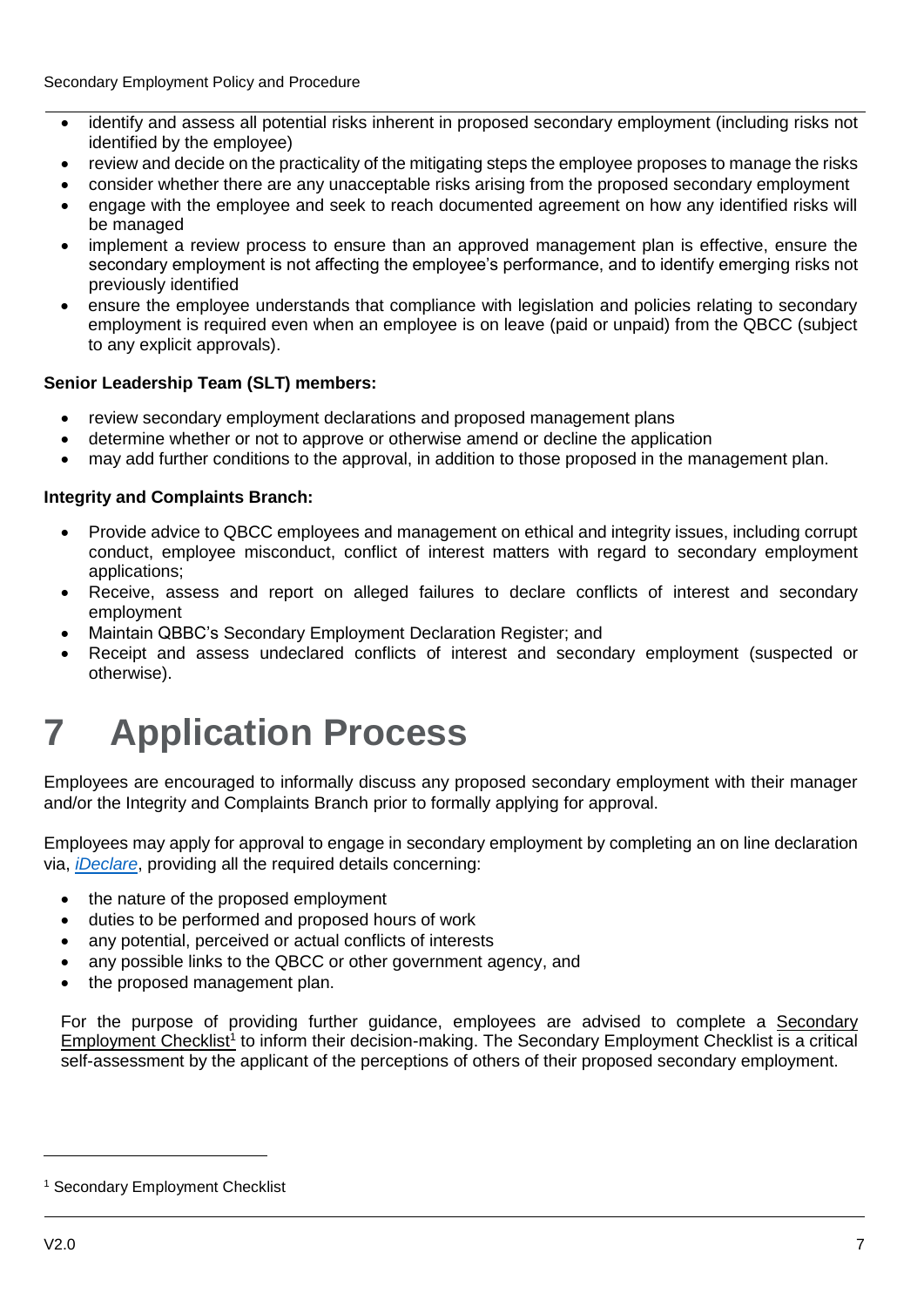Secondary Employment Policy and Procedure

Employees should discuss their intension to submit a *Secondary Employment Declaration*, along with the Secondary Employment Checklist with their manager in the first instance, before formally submitting via *[iDeclare](https://apps.powerapps.com/play/4d9093dc-ba40-4d37-88b2-95479f7d1155?tenantId=22f4d1cd-f345-4282-b44d-eb88de8dff91)* to the relevant SLT member for approval.

The employee and manager should meet to discuss the application and seek agreement on the proposed management plan. If the manager considers that there are unacceptable risks arising from the proposed secondary employment that cannot be adequately managed, or the employee and manager cannot reach agreement on a management plan, then the declaration/application should not proceed at that time. The applicant and manager should seek independent advice with regard to any unresolved issues.

In the instance whereby the approver has declined the secondary employment declaration/application, the applicant may then seek a review under the *Managing Employee Complaints Policy and Procedure*.

If a promotion or internal transfer opportunity arises for an existing employee who is already subject to a management plan, that plan must be revisited with the 'receiving manager' under the proposed new working arrangements, and adjusted if required, before the promotion or transfer is approved.

### <span id="page-7-0"></span>**8 Approval Process**

Once the employee and manager have agreed on a management plan, the applicant should complete their declaration using the in line reporting tool, *[iDeclare](https://apps.powerapps.com/play/4d9093dc-ba40-4d37-88b2-95479f7d1155?tenantId=22f4d1cd-f345-4282-b44d-eb88de8dff91)*, and submit it to the relevant SLT member.

The SLT member will then decide whether or not to support the application. The SLT member may ask the employee to agree to changes to the proposed management plan before final approval.

When deciding whether to approve a secondary employment application, the approver will aim to ensure that the employee is not unfairly disadvantaged. However, the primary consideration must be to ensure that QBCC work is done, and any conflicts of interest are resolved in the public interest.

Notwithstanding the above, if the inherent risks of the proposed secondary employment cannot be sufficiently mitigated to the approver's satisfaction, the employee will not be approved to engage in the other employment. That being said it remains open to the employee to accept other employment. However, if they do so without the appropriate approvals, then such instances will be referred to the Integrity and Complaints Branch for assessment and consideration of commencing disciplinary proceedings as a potential breach of the Code of Conduct.

Completed secondary employment declarations and management plans will be referred to the Integrity and Complaints Branch for logging and for annotation on the QBCC's Secondary Employment Register.

# <span id="page-7-1"></span>**9 Relevant Legislation**

*Crime and Corruption Act 2001 Ombudsman Act 2001 Public Records Act 2002 Public Sector Ethics Act 1994 Public Service Act 2008 Right to Information Act 2009 Information Privacy Act 2009 Judicial Review Act 1991 Public Service Act 2008 Public Service Regulation 2008 (Qld)*